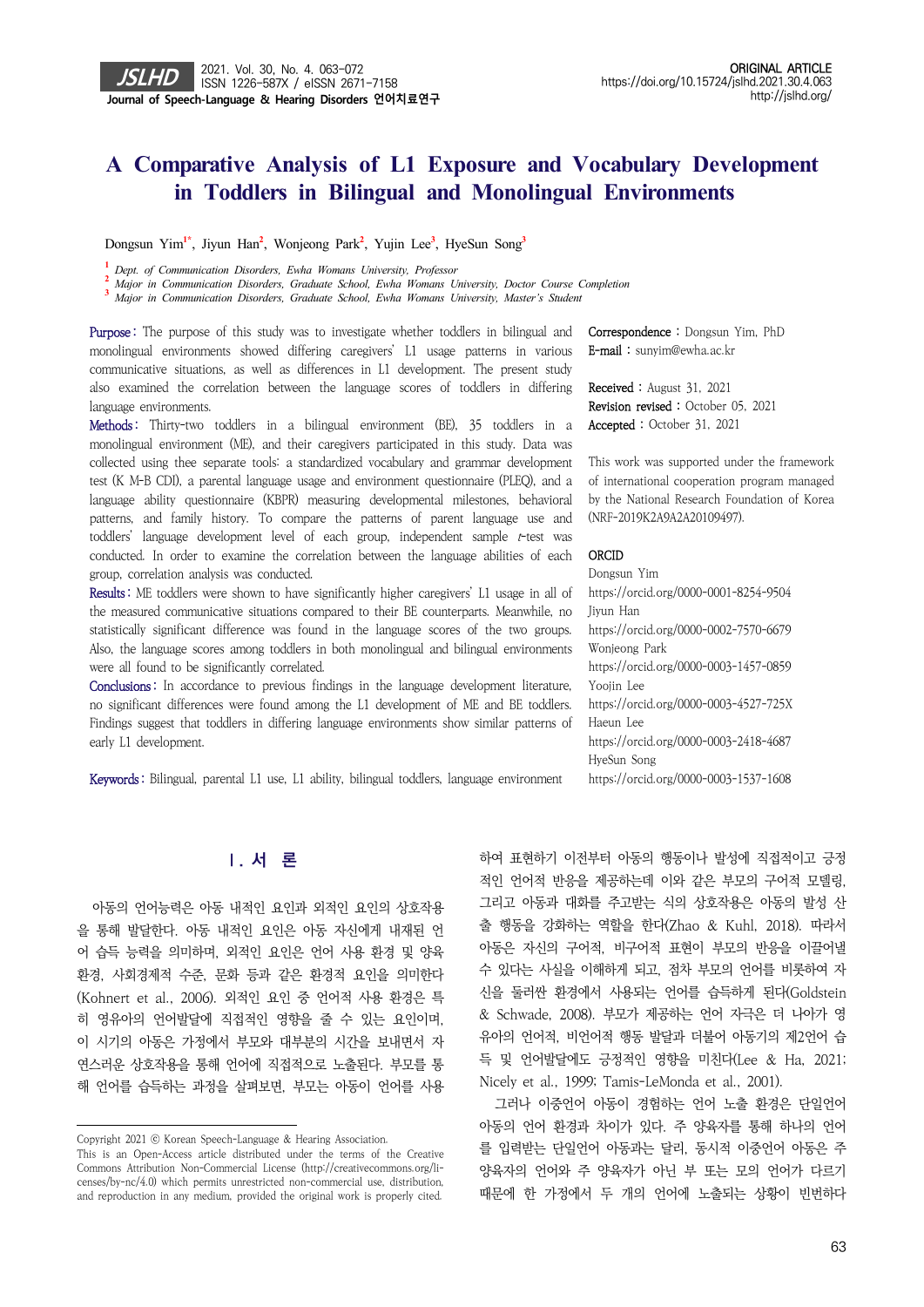(Lyon, 1996). 순차적 이중언어 아동도 일정 시기까지는 한 개의 언어(모국어, L1)에 노출되다가, 일정 시기 이후부터 사회적 언어 (L2)를 접하며 이로 인해 일상에서 지속적으로 두 개의 언어에 노 출된다. 즉, 이중언어 아동의 언어 환경은 단일언어 아동의 언어 환경과 차이가 있으며, 아동이 속한 지역사회, 가족의 가치관, 교 육 환경 등에 따라 많은 차이를 보인다. 따라서 단일언어 아동과 다른 이중언어 아동의 이질적인 환경은 언어적 다양성을 야기하게 된다(Yim et al., 2005). 선행연구를 살펴보면, 순차적, 동시적 이 중언어 아동이 경험하는 이중언어 환경은 의사소통 상황과 유형에 따라 다르게 나타나며, 상황별, 주제별 모국어 사용량은 아동의 언 어발달에 영향을 미친다. 예컨대, 부모와 자녀 간의 애정적 내용을 포함한 긍정적 의사소통 상황 혹은 아동을 훈육하거나 가치관을 공유하는 등의 질적인 의사소통 상황에서 부모가 L1을 사용하는 것은 이중언어 아동의 L1 발달과 L2 능력에 긍정적인 영향을 미 칠 수 있는 것으로 나타났다(Campos, 1995; Yim et al., 2020b). 그리고 학령기 이전부터 다양한 상황에서 부모를 통해 자 연스럽게 L1을 경험한 이중언어 아동은 학령기에 접어들면서 L2 로 이루어지는 학업에도 성취도가 높을 뿐 아니라, 부모와 친밀한 관계를 지속할 수 있는 것으로 보고되었다(Campos, 1995; Yim et al., 2020b). L1으로 독서, TV시청, 스토리텔링 활동을 수행하 는 것 또한 L1 어휘 및 문법 습득에 긍정적인 영향을 주며 (Bosma & Blom, 2020), 저녁 식사시간, 가족과의 놀이 시간과 같은 비형식적인 활동에서의 L1 사용은 아동의 전반적인 언어발달 에 기여하는 것으로 보고되었다(Cheung et al., 2019). 이렇듯 이 중언어 아동의 언어 노출 양상은 상황에 따라 다르게 나타나며, 모국어에 대한 사용량과 노출량은 아동의 언어발달에 매우 중요한 외적 요인으로 고려된다. 이에, 부모의 L1, L2 사용 양상을 체계 적으로 조사하여 상황별 모국어, 제2언어 사용이 이중언어 아동의 언어발달에 미치는 영향을 살펴볼 필요가 있다.

그러나 이중언어 아동은 여러 이유로 L1 노출에 제약을 받는다. 특히 한국어-영어 동시적 이중언어 아동의 경우, 한국어(L1)의 지 위가 영어(L2)에 비해 높지 않으며, 이들 아동이 영어권 국가에 거 주하는 경우 사회적 언어로 한국어(L1)를 사용하지 않을 가능성이 높기 때문에 L1을 유지하는 데에 어려움을 겪을 수 있다(Cheung et al., 2019). 또한, L1의 사회적 위상이 L2에 비해 낮은 경우, 두 언어를 동시에 습득하는 것이 이중언어 아동의 언어발달을 저 해할 수 있다는 염려로 인하여 L1 사용을 기피하고 사회 주류 언어인 L2만을 강조하는 경향이 나타나기도 한다(Hwang, 2018). 그러나 이러한 이유로 이중언어 아동에게 사회적 언어인 L2만을 강조할 경우, L1에 대한 언어 손실(language loss)이 일 어날 수 있으며, 이는 곧 부모 및 가족과 가치관 공유의 부족, 언 어적 소통 과정의 문제로 이어질 수 있다. 선행 연구에서는 이러 한 언어 손실 문제가 가족 간의 유대감 저하와 아동 양육에 대한 부모의 권위 상실을 야기하는 것으로 보고하였다(Fillmore, 1991; Yim et al., 2020b). 그리고, 아동 개인적 측면에서 이중언어 아 동의 L1 노출 부족 문제는 전반적인 언어발달은 물론 학업 성취 및 정서ㆍ행동적 측면에 영향을 미칠 수 있다(Bruck, 1985; Gutierrez-Clellen, 1999; Song & Yim, 2020; Yim et al., 2020a; Yim et al., 2021a; Yim et al., 2021b).

이중언어 아동 집단의 모국어 노출 중요성에 따라, 개별 언어의 지위가 서로 다른 이중언어 아동에게서 모국어 노출 양상에 따라 실제 언어 능력이 어떠한 패턴으로 나타나는지 확인하고 이를 단 일언어 아동과 비교해보아야 할 필요성이 있다. 선행 연구에서는 생후 16~27개월의 스페인어-영어 이중언어 아동 25명과 영어 단 일언어 아동 32명, 스페인어 단일언어 아동 3명을 대상으로 단어 산출 능력을 비교하였다. 그 결과, 이 시기의 이중언어 아동과 단 일언어의 아동의 총 단어 산출량에는 차이가 없는 것으로 보고되 었다(Pearson et al., 1993). 그러나 해당 연구에서는 L1과 L2의 습득 능력을 모두 통합하여 평가를 진행하였으며, 이중언어 아동의 이른 시기 모국어 습득 양상만을 파악하는 데에는 어려움을 보인 다. 반면, 생후 13개월 네덜란드어-프랑스어 이중언어 아동 30명 과 네덜란드어 단일언어 아동 28명을 대상으로 한 종단 연구에서 는 L1 습득 능력에 초점을 맞추어 분석이 진행되었다. 연구 결과, 생후 13개월 차에는 L1 어휘 습득 능력에 두 집단 간 차이가 없 었으나 생후 20개월의 L1 어휘 습득 능력을 평가한 결과에서는 단일언어 아동의 점수가 유의하게 높은 것으로 나타났다(De Houwer et al., 2014). 그러나 언어의 지위, 언어 사용에 대한 가족 내 가치관 차이 등으로 이중언어 아동의 이른 시기 모국어 발달 양상은 언어 사용권에 따라 다른 경향성을 보일 수 있다. 따 라서, 언어 지위 간 간극이 큰 영어권 거주 한국어-영어 이중언어 아동의 모국어 발달 패턴을 살펴보고 언어 환경과의 관련성에 대 해 면밀하게 파악해볼 필요가 있을 것이다.

따라서 본 연구에서는 영어권 거주 한국어-영어 이중언어 아동 의 L1(한국어) 발달 양상과 언어 환경 요인을 단일언어 아동 집단 과 비교해보고자 하였다. 또한, 한국어-영어 이중언어 아동과 단일 언어 아동의 L1 발달에 영향을 미치는 언어 환경적 요인에 대해 알아봄으로써 언어 환경이 각 언어 환경 집단에 따라 다른 패턴으 로 나타나는지 확인해보고자 하였다.

이에 따른 연구 질문은 다음과 같다.

첫째, 단일언어 환경 아동과 이중언어 환경 아동의 일과(오전, 오후, 책읽기, 학습) 및 의사소통 유형(긍정적, 부정적, 가치관)에서 주 양육자의 모국어 사용량에 유의한 차이가 있는가?

둘째, 단일언어 환경 아동과 이중언어 환경 아동 간 언어능력에 유의한 차이가 있는가?

셋째, 언어 환경이 다른 두 집단의 표현어휘, 수용어휘, 문법 및 언어능력 관련 요인 간 관계는 어떠한가?

### **Ⅱ. 연구 방법**

#### 1. 연구 대상

본 연구에는 이중언어 환경 아동과 단일언어 환경 아동이 연구 대상자로서 참여하였다. 이중언어 환경 아동(bilingual environment: BE)의 경우, (1)18~35개월의 한국어-영어 이중언어 아동이며 (2) 영어권 국가에 거주하고, (3)주 양육자의 모국어가 한국어이며, (4) 주 양육자 외의 부 또는 모의 언어가 한국어 또는 영어이면서 아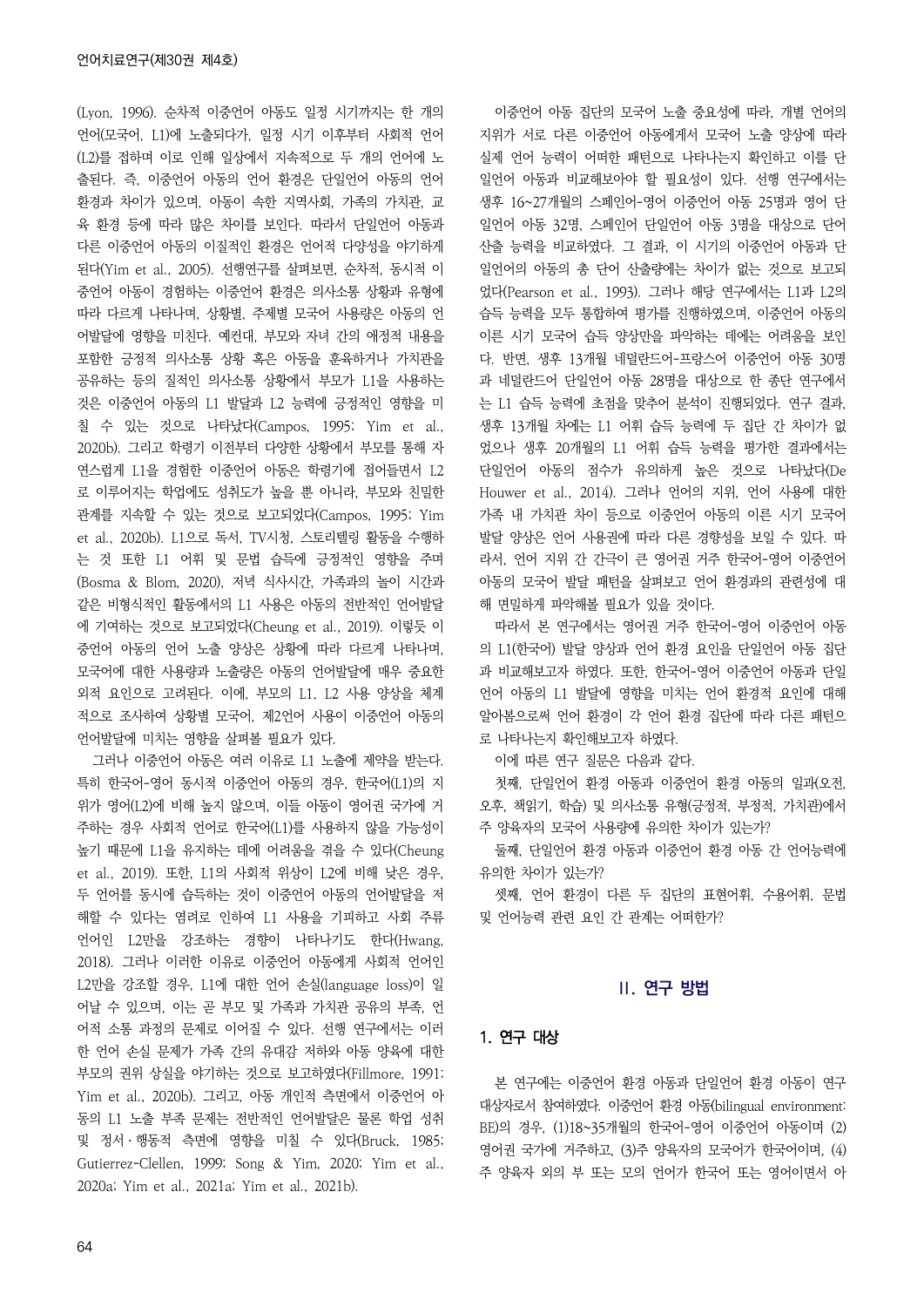동에게 두 언어를 노출시키는 가정의 아동을 포함하였다. 반면, (1)18~35개월 한국어 단일언어 아동이며, (2)한국에 거주하고, (3) 주 양육자가 가정에서 한국어를 모국어로 사용하는 아동을 단일언 어 환경(monolingual environment: ME) 아동으로 정의하였다.

이러한 조작적 정의에 따라, 18~35개월 BE 아동 32명(남아 20명, 여아 12명)의 주 양육자와 ME 아동 35명(남아 18명, 여아 17명)의 주 양육자가 연구에 참여하였다. 우선, BE 집단 아동의 평균 월령은 27.41개월(SD=5.63)로 미국과 캐나다에 거주하며 주 양육자의 언어가 한국어인 아동이다. BE 집단의 주 양육자는 할머 니 1명, 아버지 1명, 그 외 30명은 모두 어머니였다. BE 아동의 영어 노출 정도는 데이케어, 프리스쿨과 같은 유아교육기관에 재학 하는 아동 13명(40.6%)의 경우 하루 평균 4.19시간이었으며, 유아 교육기관에 재학하지 않는 19명(59.4%)은 가정에서 하루 평균 3.6시간 동안 영어에 노출되었다. BE 집단의 경우 아동의 주 양육 자와 부/모의 영어 능력과 영어 사용 시간에 대한 정보를 추가로 수집하였다. 영어 능력에 대해서는 주 양육자 32명 중 8명(25%) 은 '미숙함', 8명(25%)은 '조금 유창함', 11명(34.38%)은 '유창한 편', 그리고 5명(15.62%)은 '매우 유창한 편'으로 응답하였다. 주 양육자가 아닌 부/모의 영어 능력은 '미숙함' 2명, '조금 유창함' 3명, '유창한 편' 12명, 그리고 '매우 유창한 편' 15명이었다. 특 히, 주 양육자가 아닌 부/모 중에는 영어가 모국어인 응답자도 있 었는데, 이중 3명은 미국인이었고, 5명은 재미교포였다. 주 양육자 가 아닌 부/모가 아동에게 사용하는 언어는 '한국어' 14명, '대부 분 한국어, 영어 조금' 5명, '한국어와 영어 각 50%' 4명, '대부분 영어, 한국어 조금' 1명, '영어' 7명, 미응답 1명이었다. BE 아동 의 영어 어휘력에 대한 정보는 수집하지 않았으나 주 양육자에게 '한국어'를 사용하는 아동 14명, '대부분 한국어, 영어 조금' 사용 하는 아동은 9명, '한국어와 영어 각 50%'는 5명, '영어'를 사용하 는 아동 3명, 미응답 1명이었다. 주 양육자가 아닌 부/모에게 아 동이 사용하는 언어는 '한국어' 9명, '대부분 한국어, 영어 조금' 10명, '한국어와 영어 각 50%'는 3명, '대부분 영어, 한국어 조금' 1명, '영어' 6명, 미응답 3명이었다. BE 아동 중 형제, 자매가 있 는 아동은 8명이었으며, 형제, 자매와 사용하는 언어는 '한국어' 1 명, '대부분 한국어, 영어 조금' 3명, '한국어와 영어 각 50%'가 4 명이었다. 부모 및 형제, 자매 외에 다른 가족 구성원이 있는 BE 아동은 5명이었고, 이 중 '한국어'만 사용하는 가구원은 3명, '대 부분 한국어, 영어 조금' 사용하는 가구원은 2명이었다. BE 아동 의 주 양육자 교육 년 수는 평균 16.00(SD=1.63)년으로 대부분 학사 졸업 이상이었다.

ME 집단의 평균 월령은 26.86개월(SD=5.16)로 한국에 거주하 며 주 양육자가 아동에게 주로 한국어만 사용한 아동이다. ME 집 단의 주 양육자는 모두 어머니였고, 유치원 및 어린이집과 같은 유아교육기관에 재학 중인 ME 아동은 27명(77.1%)이었으며 기관 에서 사용하는 언어는 한국어였다. ME 아동의 주 양육자 교육 년 수는 평균 15.71(SD=1.29)로 대부분 전문대 졸업 이상이었다.

독립표본 t-검정을 실시하여 ME 및 BE 집단의 연령 및 주 양육자 교육 년 수를 비교한 결과, 두 집단 주 양육자의 교육년수 는 통계적으로 유의미한 차이가 없었다 $(t_{(64)}=-791, p=432)$ . 집단 별 연령과 주 양육자의 교육년수는 Table 1에 제시하였다.

Table 1. Independent sample t-test results on caregivers' years of education between ME and BE toddlers.

|                                                                   | ME $(n=35)$ | BE $(n=32)$                          |  |
|-------------------------------------------------------------------|-------------|--------------------------------------|--|
| Age (month)                                                       |             | 26.86 (5.16) 27.41 (5.63) -.417 .678 |  |
| Mother's education 15.71 (1.29) 16.00 (1.63) -.791 432<br>(years) |             |                                      |  |

Note. Values are presented as mean (SD).

ME=monolingual-environment toddlers; BE=bilingual-environment toddlers.

#### 2. 검사도구

#### 1) 한국판 맥아더-베이츠 의사소통발달 평가 유아용

본 연구에서는 아동의 어휘능력과 구문능력을 측정할 수 있는 표준화된 부모보고 설문지인 '맥아더-베이츠 의사소통발달 평가 (Korean Mac-Arthur-Bates Communicative Development Inventories: K M-B CDI, Pae & Kwak, 2011)'를 사용하였다. 본 연구의 대상 연령은 18~35개월이므로 유아용 설문지를 선택하 였고, 본 설문지는 온라인 설문지(https://webcdi.stanford.edu/) 형태로 설문에 참여한 모든 아동의 주 양육자에게 배부되었다. 온 라인 설문지는 종이 형태로 된 기존의 'K M-B CDI'에 아동의 배 경정보를 질문하는 문항을 추가하여 배경정보 영역, 아동이 사용하 는 어휘 영역, 문법과 문장 영역으로 구성될 수 있게 제작하였다. 배경정보 영역에는 설문 응답자와 아동의 관계(부/모 혹은 조부 모), 아동의 정보(생년월일, 성별, 출생국가 및 거주국가, 출생 순 서, 출생 시 체중 등), 언어능력 관련 가족력(주 양육자 정보, 부 양육자 정보, 연 가계소득 추정치(원)), 아동이 한국어 외에 다른 언어에 주기적으로 노출되어있는지, 아동의 건강(만성 중이염 경험 여부, 청력 및 시력의 이상 여부, 입원 경험, 말 및 언어 또는 발 달 문제에 대해 상담, 진단, 치료 경험 여부 등)을 묻는 문항들이 포함되어 있다. '아동이 사용하는 어휘 영역'과 '문법과 문장 영역' 은 'K M-B CDI-유아용'의 낱말 영역 및 문법 및 문장 영역과 동 일하다. 이 두 영역의 평가를 통해 아동의 어휘능력과 문법능력을 측정할 수 있다.

'낱말' 영역은 총 641개의 어휘, 24개의 어휘 범주로 나누어져 있고, 표현어휘과 수용어휘를 측정한다. 아동이 해당 낱말을 알고 는 있지만 말로 표현하지 않는 경우에는 '이해'에 표시, 아동이 해 당 낱말을 일관적으로 표현하여 사용하는 경우에는 '표현'에 표시 하도록 하였다. 아동이 이해하는 낱말과 표현하는 낱말에 각각 1 점을 부여하여 점수를 산출하였다. 단, 부모가 아동에게 많이 들려 주었거나 아동의 주변에 항상 존재하는 낱말이라고 해서 아동이 모두 이해하는 낱말인 것은 아니므로, 이러한 낱말은 수용어휘에서 제외하였다. 또한 표현어휘에서는 아동이 뜻을 모르고 부모의 말을 단순 모방하는 경우를 제외하였다. 주 양육자는 아동의 한국어 어 휘에 기반하여 응답지를 작성하였다.

'문법과 문장' 영역은 총 74개의 문법과 관련한 문항으로 구성 되어 있다. 아동의 문장표현 정도, 조사 및 어미 사용 정도, 문법 적 완성도, 그리고 문법적 복잡성을 평가하였다. 아동의 문장표현 정도와 조사 및 어미 사용 정도 영역은 0~2점(안 함=0점, 가끔=1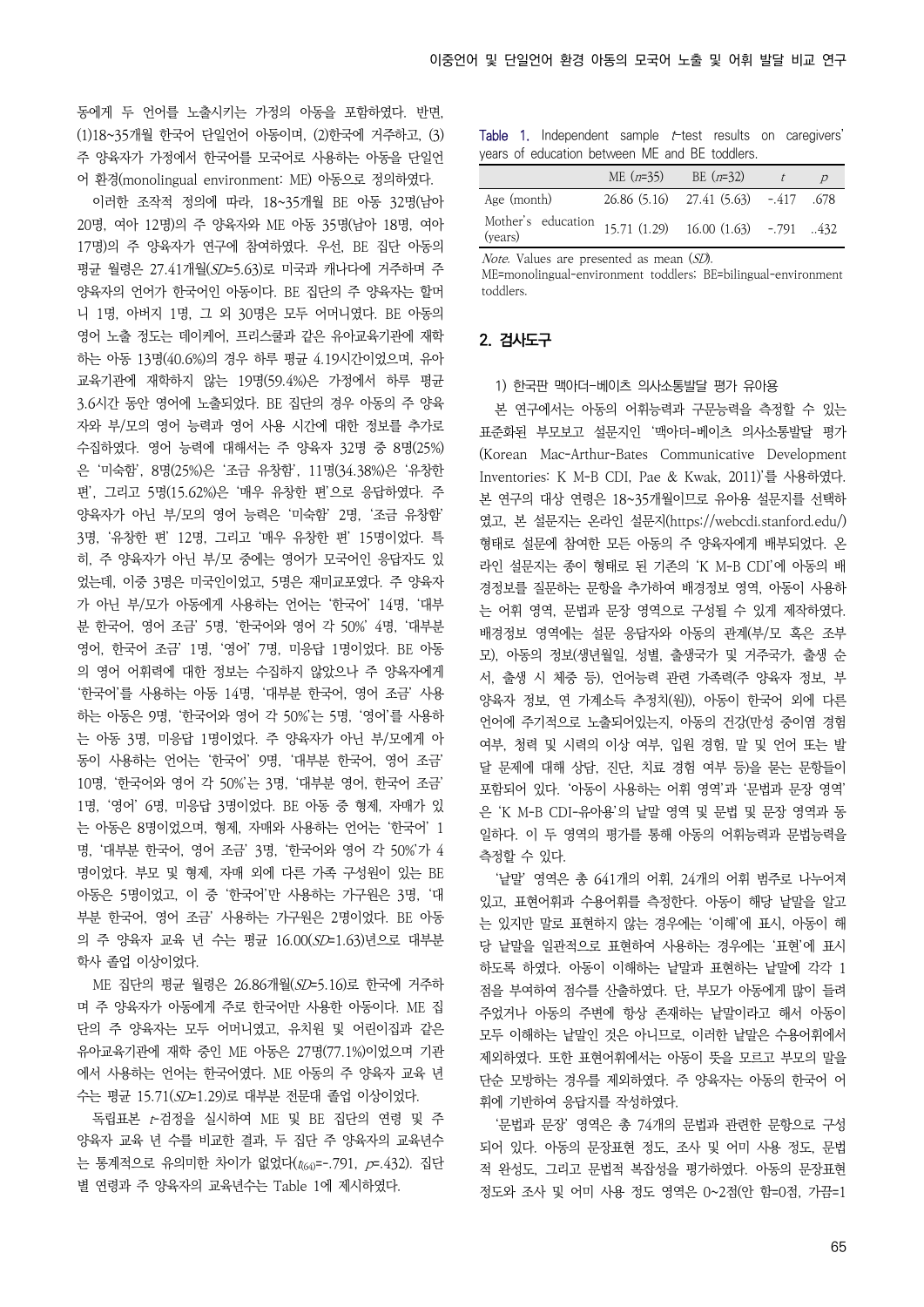점, 종종=2점)의 3점 척도로 점수를 산출하였고, 문법적 완성도와 문법적 복잡성 영역은 두 개의 보기를 제시한 후(예, 큰 거 꽃 vs. 큰 꽃, 아빠가 타는 거 차야 vs. 아빠가 타는 차야) 아동의 표현과 가장 비슷한 보기를 선택하게 하였다. 아동이 두 보기 중 어떠한 문장 표현도 보이지 않는 경우는 문법 능력 점수 산출에서 제외하 였다.

#### 2) 부모 보고형 아동 언어능력 평가도구

본 연구에서는 부모가 아동의 현재 언어능력과 언어발달을 예측 할 수 있는 인지 및 학습 능력에 관해 보고하는 설문지 형태의 평 가도구를 사용하였다(Han & Yim, 2018).

Korean brief parent report(KBPR)은 2개의 영역(기본정보 영역 및 아동 언어능력 설문지 영역)으로 구성되어 있다. 기본정보 영역은 총 4문항이며, 아동의 신체 및 인지 문제와 관련한 진단 여부, 언어치료실에서의 진단 및 치료 경험 여부, 언어 관련 부모 교육 프로그램 참여 경험 여부를 묻는 문항들이 포함되어있다. 아 동 언어능력 설문지 영역은 총 4개의 영역(초기 이정표, 현재 언어 능력, 행동 패턴 및 활동 선호도, 가족력), 17문항으로 구성되어 있으며 각 영역별로 문항 수가 다르다. 또한 본 설문지는 아동의 과거 발달사항, 현재 언어능력 그리고 아동의 인지능력 및 학습능 력을 가늠해볼 수 있는 문항들을 포함하여 아동의 언어발달 및 언 어능력에 미치는 중요한 요소들을 측정하였다.

첫 번째 초기 이정표 영역은 총 4문항, 영역 총점은 18점이며, 아동의 과거 신체 및 언어발달에 대한 문항이 포함되어 있다. 첫 걸음 시기, 첫 낱말 산출 시기, 2어 조합 시기에 따라 점수를 차 등 분배하였다. 두 번째 아동의 현재 언어능력을 측정하는 영역은 총 6문항, 영역 총점은 18점이며 아동의 의사 표현능력, 조음능력, 의사소통능력, 문장구성 능력, 그리고 아동의 언어 수준에 대한 가 족의 만족도를 묻는 문항으로 구성되어있다. 아동의 현재 언어 수 준에 대한 부모의 주관적인 생각이 반영될 수 있도록, 이분형 응 답체계가 아닌 0~3점의 4점 척도로 평가하였다. 세 번째 행동패 턴 및 활동 선호도 영역은 총 6개의 문항, 총점은 18점이며 책 읽 기 선호도, 문해 능력, 선호하는 활동, 학습효율성, 선호활동 패턴, 의사소통 시 아동의 성향 등을 묻는 문항이 포함되었다. 본 영역 은 인지능력 및 학습능력을 가늠해볼 수 있는 문항들로 구성하였 고, 이를 통해 언어능력에 영향을 줄 수 있는 비언어적인 요인을 검토하고자 하였다. 이 영역 또한 0~3점의 4점 척도로 평가하였 다. 마지막 가족력 영역은 총 2개의 문항으로 되어있으며, 총점은 9점이다. 해당 영역에서는 가족 구성원의 교육 수준이 어떠한지와 직계가족 또는 친척 중 학습 및 언어발달에 어려움을 겪었던 자가 있는지를 살펴보았다. 주 양육자가 아동에게 해당 사항이 없다고 여긴 경우에는 설문지 내 미응답 된 문항이 발생하므로, 점수 산 출은 영역의 점수를 합산한 총점을 백분율로 환산하여 분석에 사 용하였다.

#### 3) 언어 환경 부모 설문지

parental language environmental questionnaire(PLEQ)는 Yim 등(2020b) 연구에서 사용한 설문지를 본 연구 대상자들의 연령에 맞게 수정하여 사용하였다. 배경정보, 활동별 언어 사 용, 의사소통별 언어 사용, 아동에 대한 설문으로 구성되어 있 으며 주 양육자에 의해 작성되었다.

첫 번째 배경정보 영역에서는 설문지 작성자와 아동과의 관계, 작성자의 출생년도 및 출생국가, 현재 거주국가, 작성자의 최종학 력 등 작성자의 정보와 아동이 함께 거주하고 있는 가족구성원, 작성자가 사용하는 언어에 대한 정보를 수집하였다. 두 번째 활동 별 언어 사용 영역에서는 오전 활동, 방과 후 활동, 학습활동, 책 읽기 상황 시 주 양육자가 아동에게 사용하는 한국어와 영어의 비 율을 총합이 100이 되는 백분율로 기입하도록 하였다. 예를 들어, 오전 활동에는 식사 시간, 양치 시간 등이 포함되고 방과 후 활동 에는 학습 상황 및 책읽기 상황을 제외한 간식시간, 여가활동 등 이 포함된다. 세 번째 의사소통 유형 영역에서는, 긍정적 의사소통 (예, 격려할 때, 위로할 때, 의사결정을 도울 때), 부정적 의사소통 (예, 훈육할 때, 화날 때, 혼낼 때), 가치에 관한 의사소통(예, 미래 에 대해 의논할 때, 가치관을 전수할 때, 중요한 사항에 대해 논의 할 때)에서의 한국어와 영어 사용 비율을 보고하였다. 본 영역 또 한 주 양육자가 아동에게 사용하는 한국어와 영어의 비율을 총합 이 100이 되도록 백분율로 기입하게 하였다.

추가적으로는 아동의 현재 교육기관 재학 여부, 친구와 사용하 는 언어, 주 평균 아동의 언어 학습 활동에 대한 정보를 수집하였 다. 본 연구에서는 일상에서의 모국어 사용률과 의사소통 유형별 모국어 사용률에 초점을 맞추어 전체 의사소통 시간 100% 중에서 부모가 모국어(한국어)를 사용하는 비율을 분석에 사용하였다.

#### 3. 연구절차

연구 대상자의 대부분은 온라인 커뮤니티를 통해 모집되었다. 연구자는 온라인 커뮤니티의 관리자에게 연구모집 공고 승낙을 받 은 뒤 대상자 모집을 진행하였다. 총 137명의 신청자(ME 아동 62 명, BE 아동 75명) 중 ME 아동 23명(37%), BE 아동 27명(36%) 이 중도 포기하였고, 18개월 미만 영아(ME 집단 4명, BE 집단 16명)를 제외하고 최종적으로 ME 집단 35명, BE 집단 32명의 자 료가 분석에 사용되었다.

연구진은 K M-B CDI 온라인 검사지(https://webcdi.stanford. edu)를 배부하여 14일 내에 작성하게 하였다. 작성 중에는 저장 후 재접속이 가능하지만 제출 후에는 수정이 불가하였으며, 14일 이 지나 온라인 검사지가 만료되었음에도 작성이 완료되지 않은 경우에는 검사지 링크를 재발송하여 총 3번의 연구 참여 기회를 제공하였다. KBPR, PLEQ는 구글 설문지로 제작하여 주 양육자의 이메일로 발송하였다. 이 두 설문지는 K M-B CDI의 작성 기한과 동일하게 14일 안에 작성될 수 있도록 하였다.

#### 4. 자료분석

본 연구의 연구 질문에 따라 ME 아동과 BE 아동 집단 간 언어 환경이 유의하게 다른지, 그리고 집단 간 언어능력에 차이가 있는 지 확인하기 위하여 독립표본 t-검정(independent sample t-test) 를 실시하였으며, 아동의 언어능력 측정치 간 상관관계를 알아보기 위하여 Pearson 적률 상관계수(Pearson's product-moment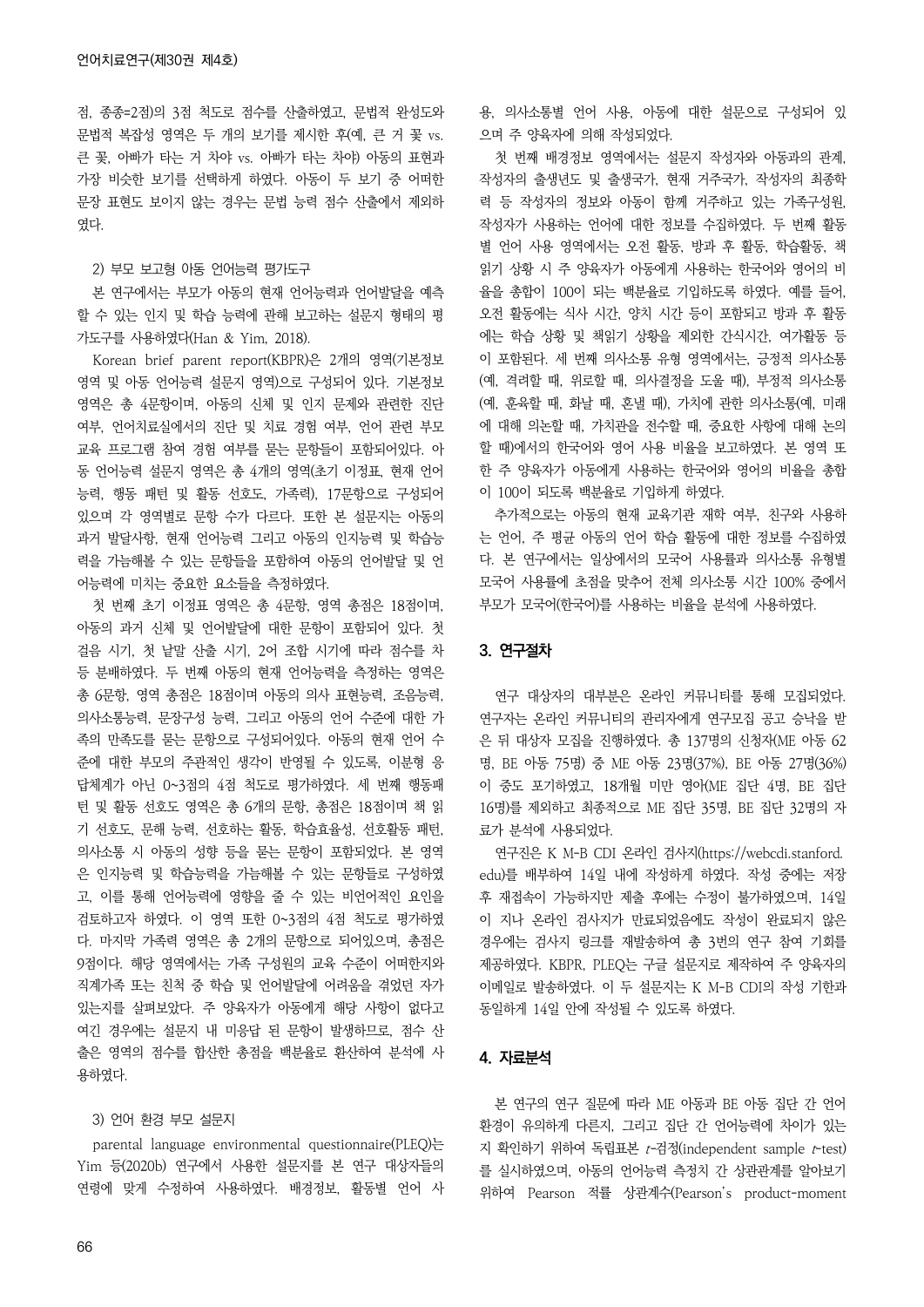correlation coefficient)를 산출하였다. 아동의 연령이 18~35개 월로 범위가 다소 넓은 것을 고려해 집단 간 아동 언어능력을 분 석할 때 연령을 공변량으로 한 one-way ANCOVA를 추가적으로 실시하였다. 일과 중 부모의 L1 사용률은 오전 일과, 방과 후 일 과, 학습 상황, 책 읽기 상황에서의 L1 사용률을 합산한 점수로 계산이 되었고, 의사소통 유형별 부모의 L1 사용률은 긍정적 의사 소통, 부정적 의사소통, 그리고 가치에 대한 의사소통에서의 L1 사용률을 합산한 점수로 계산되어 분석이 이루어졌다. 본 연구의 모든 통계 분석은 SPSS 27.0을 사용하여 실시되었다.

#### **Ⅲ. 연구 결과**

#### 1. 언어 환경에 따른 집단 간 부모 언어사용 패턴

언어 환경에 따른 집단 간 주 양육자의 모국어 사용률에 유의 한 차이가 있는지 확인해보기 위해 독립표본 t-검정이 실시되었다. 그 결과, 모든 의사소통 유형과 일과 중 모국어 사용률에서 집단 간 차이가 있는 것으로 확인되었다(p<.05). ME 집단은 BE 집단에 비해 오전 일과  $(t_{(30.13)}=4.164, p(A.01))$ , 방과 후 일과  $(t_{(29.625)}=$ 4.138,  $p(0.01)$ , 학습 상황 ( $t_{(25.612)}=4.704$ ,  $p(0.01)$ , 책 읽기 상황  $(t_{432.988})$  = 4.488,  $p(0.01)$ 에서 주 양육자의 L1 사용률이 유의하게 높 았고, 긍정적인 의사소통 ( $t_{(31.088)}=4.132$ ,  $p(0.01)$ , 부정적인 의사소 통 ( $t_{(31.084)}$ =3.449,  $p(0.01)$ , 가치에 대한 의사소통 ( $t_{(28)}$ =2.726,  $p(0.05)$ 에서도 더욱 높은 L1 사용률을 보였다. 또한 두 집단의 구 체적인 모국어 사용 비율을 살펴보면, ME 집단은 모든 의사소통 상황에서 평균적으로 높은 모국어 사용률을 보인 반면, BE 집단은 다른 대화 상황에 비해 학습 상황(평균 71.54, SD=29.58)과 책 읽기 상황(평균 76.47, SD=26.14)에서 모국어 사용률이 낮은 것 으로 나타났다. 이에 대한 결과는 Table 2에 제시하였다.

Table 2. Descriptive statistics and independent sample  $t$ -test results on caregiver's L1 usage between monolingual-environment (ME) and bilingual-environment (BE) toddlers

|                                | ME $(n=35)$  | BE $(n=32)$         | $\ddot{t}$ | $\overline{p}$       |
|--------------------------------|--------------|---------------------|------------|----------------------|
| Morning time                   | 99.83 (.85)  | 86.87 (17.30)       | 4.013      | $.000$ <sup>**</sup> |
| Afternoon time                 | 98.97 (3.84) | 82.69 (20.88)       | 4.121      | $.000**$             |
| Learning time                  | 99 (3.79)    | 71.54 (29.58)       | 4.912      | $.000^{**}$          |
| Reading time                   | 97.54 (4.89) | 76.47 (26.14)       | 4.232      | .000 <sup>7</sup>    |
| Positive<br>communication      | 99.86 (.84)  | 84.22 (21.39) 3.922 |            | .000 <sup>7</sup>    |
| Negative<br>communication      | 99.86 (.84)  | 86.50 (21.89) 3.273 |            | $.002^{\circ}$       |
| Value-sharing<br>communication | (0)<br>100   | 89.66 (20.43) 2.677 |            | .010 <sup>°</sup>    |

*Note.* Values are presented as mean  $(SD)$ . The response 'not applicable' was counted as a missing value, resulting in differences in n for each task.

ME=monolingual-environment toddlers; BE=bilingual-environment toddlers.

 $p\zeta.05$ ,  $p\zeta.01$ 



Figure 1. L1/L2 usage of monolingual-environment (ME) and bilingual-environment (BE) toddlers' parents

#### 2. 언어 환경에 따른 집단 간 언어발달 수준 차이

ME 집단과 BE 집단 간 표현어휘, 수용어휘, 그리고 문법 능력 의 차이를 살펴보기 위해 독립표본 t-검정이 실시되었고, 해당 결과는 Table 3과 같다. 표현어휘, 수용어휘, 문법, 그리고 현 재 언어능력 네 항목 모두에서 ME 집단과 BE 집단 간 차이가 유의하지 않았다(p>.05). 또한, 연령을 통제한 채 집단 간 언 어능력 차이를 확인하기 위해 공변량분석(one-way ANCOVA) 를 실시하였는데, 결과는 연령을 통제하지 않은 것과 동일하게 유의한 차이가 없는 것으로 나타났다 $(p)$ .05).

Table 3. Descriptive statistics and independent sample t-test results on L1 language scores between monolingual-environment (ME) and bilingual-environment (BE) toddlers

|                            | $ME (n=35)$       | BE $(n=32)$                     | $\ddot{t}$ | $\overline{\rho}$ |
|----------------------------|-------------------|---------------------------------|------------|-------------------|
| Expressive<br>vocabulary   |                   | 285.49 (227.26) 295.63 (228.21) | $-.182$    | .856              |
| Receptive<br>vocabulary    |                   | 474.83 (152.60) 433.72 (197.35) | .958       | .341              |
| Grammar                    | 27.23 (28.73)     | 27.50 (27.78)                   | $-.039$    | .969              |
| Language<br>ability (KBPR) | $.7658$ ( $.13$ ) | $.7725$ ( $.10$ )               | $-.224$    | .824              |

Note. Values are presented as mean (SD).

BE=bilingual-environment toddlers; ME=monolingual-environment toddlers.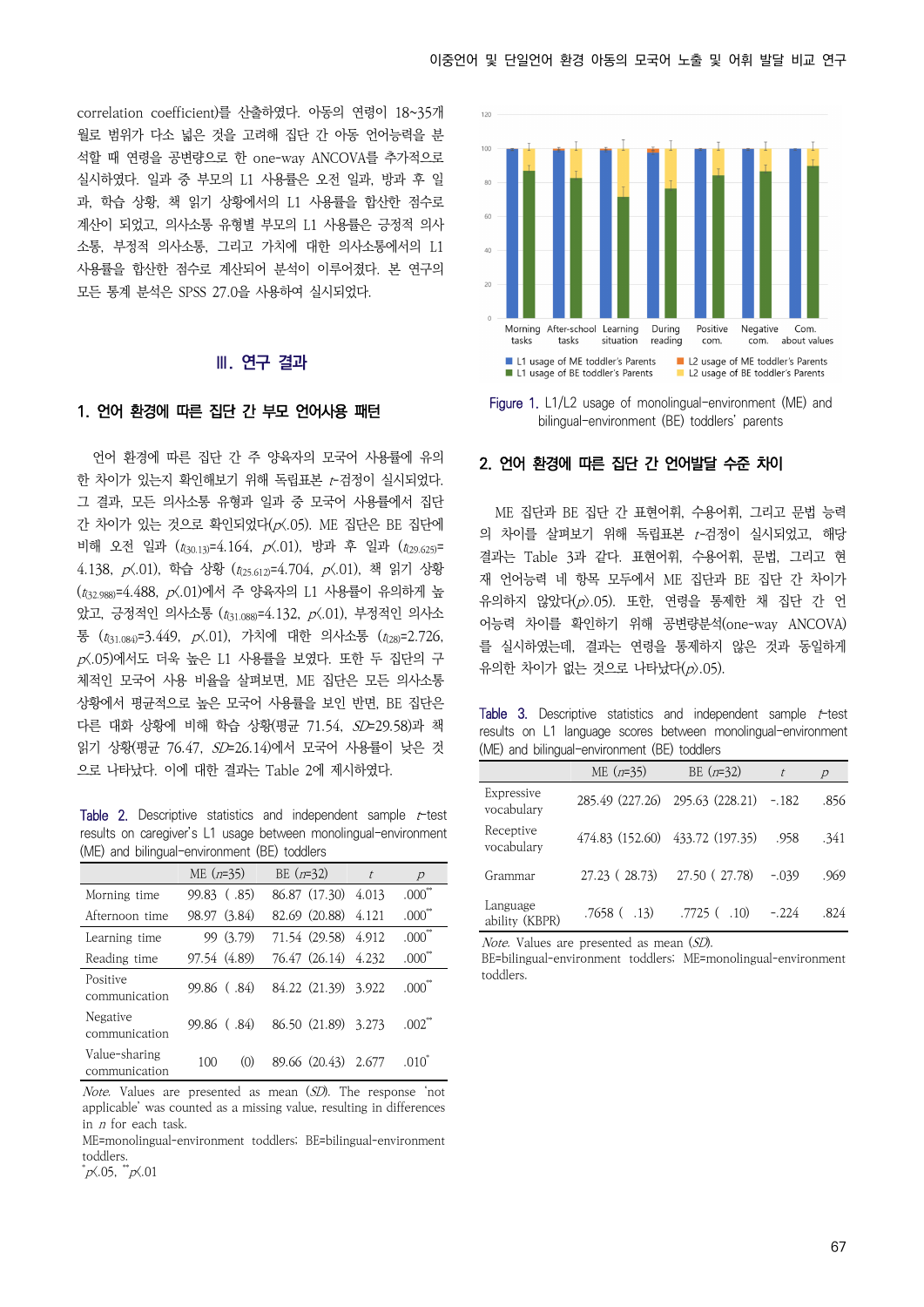Table 4. Descriptive statistics and ANCOVA (age as covariates) results on L1 language scores between monolingual-environment (ME) and bilingual-environment (BE) toddlers

|                            | ME $(n=35)$       | BE $(n=32)$                     | F    | $\overline{p}$ |
|----------------------------|-------------------|---------------------------------|------|----------------|
| Expressive<br>vocabulary   |                   | 285.49 (227.26) 295.63 (228.21) | .048 | .827           |
| Receptive<br>vocabulary    | 474.83 (152.60)   | 433.72 (197.35)                 | 2.34 | .131           |
| Grammar                    | 27.23 (28.73)     | 27.50 (27.78)                   | .220 | .641           |
| Language<br>ability (KBPR) | $.7658$ ( $.13$ ) | .7725(.10)                      | .010 | .921           |

Note. Values are presented as mean (SD). A one-way between subjects ANCOVA was calculated to examine the difference of language scores between groups while controlling for the effect of age. Age was not significantly related to any of the presented language scores. Scores were based on Korean vocabulary only. ME=monolingual-environment toddlers; BE=bilingual-environment toddlers.

# 3. 각 언어 환경 집단의 표현어휘, 수용어휘, 문법, 현재 언 어능력 간의 관계

세 번째 연구 질문에 따라 아동의 표현어휘, 수용어휘, 문법, 그리고 현재 언어능력(KBPR) 간의 유의한 상관관계가 나타나는지 확인하기 위하여 집단별로 상관분석을 실시하였다. 그 결과, 아동 의 K M-B CDI 언어점수에 포함된 표현어휘, 수용어휘, 문법 점 수는 서로 높은 정적 상관을 보였고, 부모가 보고한 아동의 현재 언어능력(KBPR)과도 유의미한 상관을 보였다. 구체적으로, ME 집 단 아동의 표현어휘 점수는 수용어휘 ( $r = .687$ ,  $p(0.01)$ , 문법 (r=.94, p<.01), 그리고 언어능력(KBPR) (r=.714, p<.01)과 정적 상관을 보였고, 수용어휘 점수도 문법 (r=.609, p<.01)과 언어능력  $(r=.601, p(.01)$ 과 정적 상관을 보였으며, 문법 점수 또한 언어능 력 (r=.697, p<.01)과 유의한 정적 상관관계를 보였다. BE 집단 아동의 경우에도 비슷한 양상을 보였는데, 표현어휘 점수는 수용어 휘 (r = 869, p < 01), 문법 (r = 851, p < 01), 언어능력(KBPR) (r=.598, p<.01)과 정적 상관을, 수용어휘 점수는 문법 (r=.609,  $p(0.01)$ 과 언어능력 ( $r = .601$ ,  $p(0.01)$ 과 정적 상관을, 그리고 문법 점수 또한 언어능력(r=.697, p<.01)과 정적 상관을 보였으므로 모 든 언어능력 측정치 간 통계적으로 유의한 상관관계가 존재함을 확인하였다.

ME 집단과 BE 집단의 상관분석 결과를 비교해보면, 아동의 K M-B CDI 점수 중 표현어휘와 수용어휘 간 상관계수와 수용어휘 와 문법 점수 간 상관계수는 ME 집단에 비해 BE 집단이 높은 것 으로 나타났고, 표현어휘와 문법 점수 간 상관계수는 ME 집단이 높은 것으로 확인되었다. 반면 아동의 현재 언어능력을 측정한 KBPR 점수의 경우 ME 집단이 BE 집단에 비해 모든 K M-B CDI 점수에서 높은 상관계수를 보였다.

Table 5. The correlation coefficients among language ability in participants

|     |                               |                      | Expressive <sup>a</sup> Receptive <sup>b</sup> Grammar <sup>c</sup> |  |
|-----|-------------------------------|----------------------|---------------------------------------------------------------------|--|
|     | Receptive <sup>b</sup>        | $.687^{**}$          |                                                                     |  |
| MF. | Grammar <sup>c</sup>          | $.940^{**}$          | $.609*$                                                             |  |
|     | Language ability <sup>d</sup> | $.714^{**}$          | .601                                                                |  |
|     | Receptive <sup>b</sup>        | $.869^{**}$          |                                                                     |  |
| BE. | Grammar <sup>c</sup>          | $.851$ <sup>**</sup> | $.792$ <sup>**</sup>                                                |  |
|     | Language ability <sup>d</sup> | $.598^{\ast}$        | $.451**$                                                            |  |

*Note.*  $\alpha$  expressive vocabulary scores.  $\beta$  receptive vocabulary scores.  $\alpha$  parent-reported language ability measured by Korean brief parent report (Han & Yim, 2018).  $^*$ p $\zeta.01$ 

#### **Ⅳ. 논의 및 결론**

본 연구는 주 양육자의 모국어가 한국어인 이중언어 환경 아동 과 단일언어 환경 아동이 동일한 수준으로 모국어 자극을 입력받 는지 비교하고, 아동들의 모국어 어휘습득에 차이가 있는지 살펴보 고자 하였다. 분석 결과에 대한 논의는 다음과 같다.

단일언어 환경 아동과 이중언어 환경 아동의 주 양육자는 본 연구에서 예상했던 대로 일과 전반과 다양한 의사소통 유형 측면 에서 영어보다 한국어를 월등히 더 많이 사용하는 것으로 나타났 다. 그러나 이중언어 환경 집단의 주 양육자는 단일언어 환경 집 단의 주 양육자보다 아침 일과, 오후 일과, 학습 상황, 책 읽기 상 황과 같은 일과 전반에서, 그리고 긍정적 의사소통, 부정적 의사소 통, 가치에 대한 의사소통과 같은 의사소통 유형 측면에서 모국어 인 한국어만 사용하지 않고 사회적 언어인 영어를 일부 혼용하는 경향을 보여 두 집단의 가정 내 언어 환경은 차이가 있는 것으로 나타났다. 특히 BE 집단의 주 양육자는 책 읽기 상황과 학습 상황 에서 영어 사용률이 높은 것으로 나타났는데, 이는 L1 노출량은 비형식적인 놀이 활동에서 높게 나타나고 형식적인 학습 활동에서 낮게 나타났다(Cheng et al., 2019)는 선행연구 결과와 일치한다. 이러한 결과는 주 양육자가 학령기에 접어들며 영어로 학습을 하 게 될 BE 아동의 가까운 미래를 감안한 의사소통 전략을 채택한 결과로 보인다. 즉, 이중언어 환경의 주 양육자는 자녀의 학습 수 행 및 학교생활 적응을 돕기 위해 교육기관에서 사용되는 언어인 영어(L2)로 자녀를 지도할 필요가 있다고 본 것이다. 책 읽기 상황 및 학습 상황에 활용되는 시청각적 매체의 대부분이 영어로 되어 있기 때문에 영어 사용률이 높아졌을 확률 또한 배제할 수 없다.

다만 교육년수, 주 양육자의 영어 능력, 그리고 수입을 포함 한 사회경제적지위(socioeconomic status: SES)가 낮은 가정에 서는 책 읽기 상황과 학습 상황 내 부모의 L2 사용률이 더 낮 게 나올 수 있다. SES가 부모의 L2 사용률 및 유창성과 높은 상관성을 보인다는 선행연구 결과를 감안할 때(Howard et al., 2014), SES가 낮은 가정의 부모는 아동에게 영어로 책을 읽어 주고 영어로 학습내용을 가르치는 것에 어려움을 느낄 수 있기 때문이다. 이에 후속 연구에서는 주 양육자의 언어 사용에 SES 가 미치는 영향을 살펴볼 필요가 있다.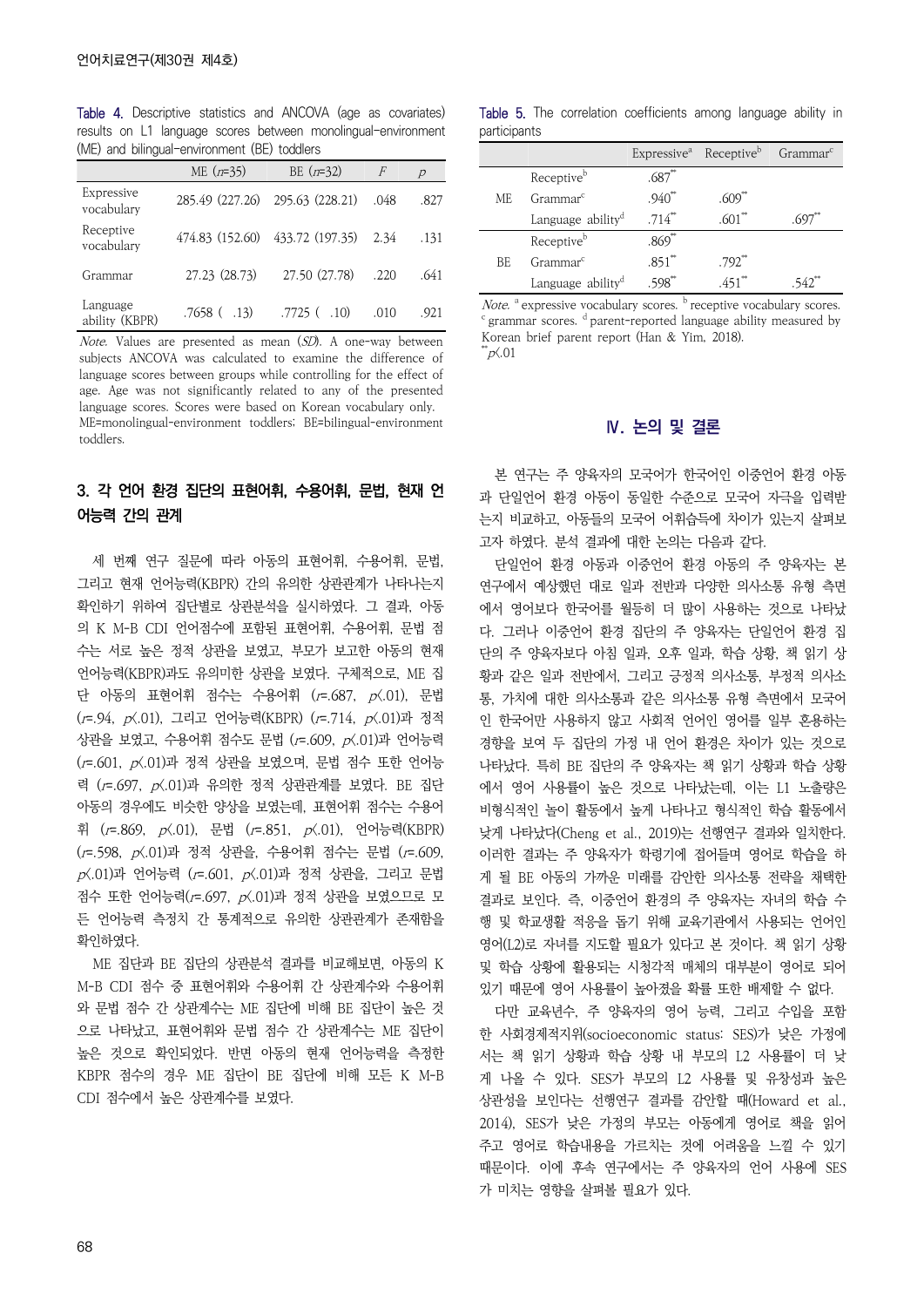반면, 일과 및 의사소통 유형 중 BE 아동의 주 양육자가 가 장 높은 모국어 사용률을 보인 영역은 가치교환형 의사소통이 었다. 가치교환형 의사소통 상황에서의 모국어 사용률이 높은 이유는, 해당 소통 유형이 자녀의 가치관 정립을 목적으로 하 므로 비교적 난이도가 높기 때문이다. 가치관을 공유하는 인성 적 의사소통(value-sharing communication)은 장래희망이나 진로에 대한 논의뿐만 아니라 가치관 전수 등 중요한 사항에 대한 심도 있는 논의를 요한다(Yim et al., 2020b). 따라서 BE 아동의 부모는 가치의 효과적인 전달과 아동의 올바른 이해를 위해, 영어보다는 아동에게 친숙한 모국어를 사용하였을 확률 이 높다. 또한, 주 양육자가 아동에게 전달하고자 하는 주요 가 치관 중에는 한국의 전통적인 가치관과 문화 또한 상당수 포함 되어 있으므로, BE 아동의 주 양육자는 자연스레 모국어로 해 당 가치를 전수하는 전략을 선택했을 것이다.

정리하면, BE 아동의 주 양육자는 ME 아동의 주 양육자보다 유의하게 모국어 사용률이 낮았다. 이중언어 환경 아동의 주 양육 자의 한국어 사용량이 가정과 사회에서 한국어만 사용하는 아동의 주 양육자가 보이는 한국어 사용량과 유의한 차이를 보인다는 것 은 당연한 결과로 여겨질 수 있다. 그러나 이중언어 환경 아동이 가정에서만 한국어를 모국어로 사용하는 주 양육자를 통해 교육 및 보육되고 있다는 측면을 고려할 때, 이들 아동에게 모국어인 한국어 자극만이 제공되지 않는다는 점에 주목해야 할 필요가 있 을 것이다. 이러한 결과는 부모가 자녀의 언어 환경과 그들이 직 면하게 될 언어 과제를 감안하여 자신이 사용하는 언어를 유동적 으로 조절한다(Yim et al., 2020b)는 선행연구의 결과를 뒷받침한 다. 또한 아동과 주 양육자가 물리적으로 거주하고 있는 환경적인 측면이 주 양육자의 언어 사용 양상에, 그리고 아동의 언어 노출 환경에 영향을 미치고 있다는 점을 시사하며, 이러한 측면이 단일 언어 환경 아동과의 실제적인 언어 환경 차이를 만들 수 밖에 없 다는 점을 보여준다. 아동의 모국어 노출 양상이 이중언어 사용에 미치는 영향에 대해 조사하였던 선행연구에서는, 동시적 이중언어 아동의 부모가 아동에게 L1로 된 발화뿐만 아니라 L1와 L2가 혼 합된 발화도 제공한다는 점을 고려하였을 때, 전반적인 일과 중에 아동에게 주어지는 실제적인 L1 노출량은 80%를 넘어서는 것으로 보고하였다(Annick de Houwer, 2007). 아동의 모국어 노출 양 상이 이중언어 사용에 미치는 영향에 대해 조사하였던 선행연구에 서는, 동시적 이중언어 아동의 부모가 아동에게 L1로 된 발화뿐만 아니라 L1와 L2가 혼합된 발화도 제공한다는 점을 고려하였을 때, 전반적인 일과 중에 아동에게 주어지는 실제적인 L1 노출량은 80%를 넘어서는 것으로 보고하였다(Annick de Houwer, 2007). 본 연구에서도 의사소통 활동 및 의사소통 유형을 모두 종합하 여 볼 때 이중언어 환경 아동의 경우 71~89% 정도의 모국어 (한국어) 노출이 있는 것으로 나타났으므로 선행연구 결과와 일치하는 결과가 나온 것으로 보인다.

두 번째 연구질문은, 단일언어 환경 및 이중언어 환경 집단 의 주 양육자들이 아동에게 모국어를 주로 사용하여 소통한다 면 두 집단의 언어능력은 동일할 것이라는 가설을 검증하기 위 해 실시되었다. 연구질문 1의 결과를 통해 이중언어 환경 집단 의 주 양육자는 모국어 사용량이 영어 사용량보다 절대적으로 높으나, 단일언어 환경 집단의 주 양육자와는 의미 있게 차이 가 있다는 것이 밝혀졌다. 그럼에도 불구하고 연구질문 2에 대 한 분석 결과를 통해, 이러한 언어 환경 차이가 아동의 모국어 능력에 영향을 미치지 않는다는 근거를 제시하였다. 즉, 두 집 단의 모국어의 표현어휘, 수용어휘, 문법에 유의한 차이가 없는 것으로 나타나 이중언어 환경 아동과 단일언어 환경의 아동이 초기 언어발달에 있어서 양적으로 차이가 없음을 결과로 나타 냈다.

또한 본 연구 대상의 연령이 18~35개월로 연령의 범위가 다소 큰 것을 감안하여 연령을 공변량으로 하는 공변량분석 (one-way ANCOVA)을 실시하였다. 그 결과, 연령을 통제하 지 않은 것과 동일하게 두 집단 간 언어능력에는 유의한 차이 가 없는 것으로 나타났다. 즉, 이러한 결과를 통해 3세 이전의 이중언어 아동은 단일언어 아동과 언어능력에 있어서 유의미한 차이를 보이지 않는 가설을 뒷받침할 수 있었다. 많은 부모들 은 이중언어 환경에 놓인 아동이 단일언어 환경에 놓인 아동보 다 언어발달이 느리고, 언어를 습득하는 데에 있어 훨씬 어려 운 환경에 놓여있다는 잘못된 믿음과 불안을 갖고 있다. 임상 에서도 이중언어 아동의 언어발달에 대한 잘못된 믿음으로 한 언어만 사용할 것은 권장하는(one language only) 전통적인 방 법이 존재했었다. 그러나 최근 이러한 전통적인 방법은 이중언 어 아동을 위한 적절한 방법이 아니라는 연구 결과들이 발표됨 에 따라 지양되고 있다(Yim et al., 2020b; 2021).

두 집단의 모국어 능력에 차이가 없다는 결과는, 3세 이전의 이 중언어 아동과 단일언어 아동이 유사한 수준의 언어발달을 보 인다고 발표한 선행연구와 일치하는 결과이다(De Houwer et al., 2014; Kohnert et al., 2020; Pearson et al., 1993). 본 연구의 결과는 영유아기에 이중언어 환경 아동의 부모가 아동 과 자연스러운 의사소통을 시도하는 과정에서 모국어를 주로 사용한다면 아동의 언어능력에 밑바탕이 되는 모국어 발달이 모국어 단일언어 환경 아동과 유사할 수 있음을 입증하였다. 그리고 언어 환경과 의사소통 상황에 따라 부모가 편안하고 자 연스러운 의사소통을 하는 것이 아동의 언어발달에 중요하다는 점을 시사하고 있다. 그러므로 이중언어 환경의 아동이 언어 문제를 보이거나 언어발달지연이 의심될 경우, 문제의 원인은 이중언어 환경으로부터 기인하는 것이 아니며, 언어발달 지연 의 근본적 원인은 기저요인에서 찾아야 할 것이다.

마지막으로, 단일언어 환경 및 이중언어 환경 집단의 표현어휘, 수용어휘, 문법, 그리고 현재 언어능력 평가 점수(KBPR)에 대한 상관분석을 실시하여 아동의 언어능력 측정치 간에 어떠한 관계적 양상이 나타나는지 확인하였다. 그 결과, 각 집단에서 K M-B CDI 점수에 포함되는 표현어휘, 수용어휘, 문법은 서로 높은 상관 을 보였고, 아동 언어능력 평가도구(KBPR) 점수와도 유의한 정적 상관을 보이는 것으로 나타났다. 이러한 결과는 이중언어 환경 아 동과 단일언어 환경 아동의 언어능력이 비슷한 양상을 띤다는 것 을 보여주었던 점에서 앞서 분석한 연구질문 1과 연구질문 2의 분 석 결과를 다시 한번 지지하고 있다. 다만 두 집단의 상관계수의 크기에는 약간의 차이가 있는 것으로 발견되었는데, 단일언어 환경 집단이 이중언어 환경 집단에 비해 KBPR 점수와 K M-B CDI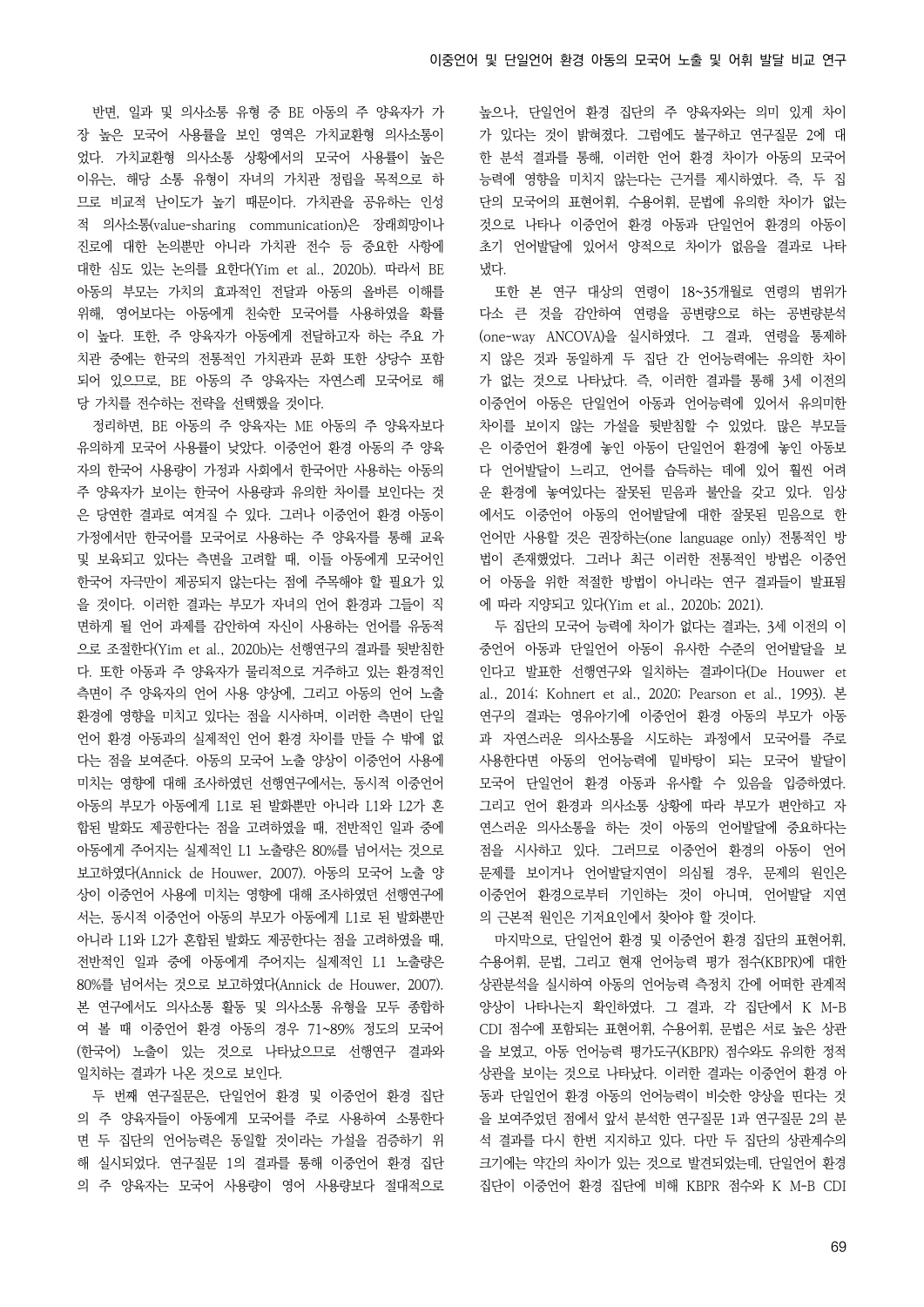각 세부 항목의 점수 간 높은 상관계수를 보였다(ME 집단, KBPR-K M-B CDI 평균 r=.671, BE 집단, KBPR-K M-B CDI 평균 r=.530). 이는 이중언어 환경 아동의 경우 현재 언 어능력과 언어발달을 예측하는 인지 및 학습적 능력을 측정한 KBPR 평가도구 외에도 표현어휘, 수용어휘, 그리고 문법과 더 욱 밀접한 연관성을 가지는 요인이 존재할 수 있다는 가능성을 제시한다. 본 연구에서는 KBPR 점수 외에 부모의 학력이나 아 동의 연령 등의 요인에도 차이가 발견되지 않았으므로, 이중언 어 환경 아동의 언어발달에 영향을 미칠 수 있는 또 다른 변인 에 대해서는 추가적인 탐색이 필요해 보인다. 그러나 두 집단 모두 각 언어능력 측정치 간 유의하고 높은 상관을 보인 것을 고려하고 본 연구의 분석 결과를 종합적으로 바라본다면, 이른 시기(18~35개월)의 단일언어 아동과 순차적 이중언어 아동은 비슷한 양상의 언어능력을 보이는 것으로 결론지을 수 있다.

본 연구의 후속연구 제언은 다음과 같다. 첫째, 연령이 어릴수 록 성차 효과가 크게 작용한다는 점을 고려했을 때, 후에 동일한 연구를 실시하더라도 집단의 성별 비율이 다르다면 연구 결과는 달라질 수 있다. 본 연구에서는 독립표본 t-검증을 통해 ME 집단 의 남아와 BE 집단의 남아 간 언어점수에 차이가 없고, ME 집단 의 여아와 BE 집단의 여아 간 언어점수에 차이가 없으므로, 두 집 단의 언어능력 산출에 성차효과가 개입하지 않았다는 사실을 확인 하였다. 둘째, 앞서 언급했던 대로 SES에 따른 책 읽기 및 학습 상황 내 BE 아동 부모의 L1, L2 사용률에 대한 후속연구가 필요 하다. SES가 낮은 가정의 부모는 아동에게 책 읽기 및 학습 경험 을 영어로 제공하는 데에 어려움을 느낄 수 있기 때문이다. 따라 서 SES가 낮은 가정에서는 책 읽기 상황과 학습 상황 내 부모의 L2 사용률이 더 낮게 나올 수 있다. 셋째로, 후속연구에서는 모국 어와 사회적 언어의 학습이 이루어지는 시기의 아동을 대상으로 종단 연구를 실시함으로써 영유아기의 언어 환경이 장기적으로 학령전기 및 학령기 아동의 모국어 및 사회 언어발달에 미치는 영향을 면밀하게 살펴보아야 할 필요가 있다. 마지막으로, 이중 언어 환경에 놓인 언어발달지연 아동을 대상으로 한 연구를 실 시함으로써 언어 사용 환경이 일반 이중언어 환경 아동과 다른 영향을 미치는지에 대해서 파악해보아야 할 것이다. 연구의 한 계점은 다음과 같다. 첫째, 본 연구에서는 아동이 처한 언어 환 경 및 아동이 주로 제공 받는 언어 자극을 파악하기 위해 각 의사소통 상황별 주 양육자의 L1, L2 사용 비율을 집계했다. 하지만 각 상황에서 주 양육자가 구체적으로 어떤 내용으로 어 떤 발화를 제공했는지에 대해서는 조사하지 않았다. 후속연구 에서는 주 양육자의 의사소통 상황별 언어 산출량과 언어 산출 시간, 그리고 산출된 언어의 예시 등을 조사하면 주 양육자가 제공하는 언어 입력의 양적 차이가 언어 습득의 질적 측면을 어떻게 변화시켰는지에 대한 논의가 가능할 것이다. 또한 각 의사소통 상황 내 부모 발화의 예시를 수집한다면 어떠한 의사 소통 유형에서 부모가 상대적으로 길고 복합적인 문장 수준의 발화를 사용했는지, 같은 상황에서 사용한 한국어 발화와 영어 발화 간에 사용목적 및 난이도의 차이는 없었는지 등을 보다 구체적으로 파악할 수 있다. 둘째로, 이번 연구에서는 서로 다 른 언어 환경에 처한 두 아동 집단의 모국어 능력이 어떻게 다 른지를 확인하는 것이 목적이었으므로 연구대상의 영어 능력을 측정하지 않았다. 따라서 이중언어 환경 아동의 전체 언어능력 에 대해 알아보기 위해서는 합산점수를 사용하는 방식의 후속 연구가 필요할 것이다. 현재는 단일언어 환경 아동과 이중언어 환경 아동이 통계적으로 유사한 수준의 모국어 발달을 보이고 있으나, 이중언어 환경 아동의 영어 능력까지 측정한다면 전반 적인 언어능력의 측면에서는 두 집단이 서로 다른 수준의 언어 발달을 보일 수도 있다. 다만 본 연구에 참여한 이중언어 환경 아동은 연령이 어려 영어 입력을 적게 받았으므로, 합산점수 방식으로 전반적인 언어능력을 측정하더라도 두 집단의 언어능 력은 비슷할 가능성이 높을 것으로 예상된다.

결과적으로, 본 연구는 영어권 국가에 거주하며 한국어를 모국 어로 사용하는 영유아가 주 양육자와 모국어로 소통할 경우, 모국 어 발달에 있어 한국에 거주하는 단일언어 환경의 아동과 차이를 보이지 않음을 보여준다. 또한 주 양육자의 자연스러운 언어 사용 은 아동의 모국어 발달에 긍정적 영향을 미친다는 점을 시사한다.

#### **Reference**

- Bosma, E., & Blom, E. (2020). Language activities in a minority– majority language context: Book-reading at home is more important for Frisian than for Dutch. Journal of Child Language, 47(2), 289-308. doi:10.1017/S0305000919000023
- Bruck, M. (1985). Predictors of transfer out of early French immersion programs. Applied Psycholinguistics,  $\mathcal{A}(1)$ , 39-61. doi:10.1017/S0142716400006007
- Campos, S. J. (1995). The Carpinteria preschool program: A long-term effects study. In E. Garcia & B. McLaughlin (Eds.), Meeting the challenge of linguistic and cultural diversity in early childhood education (pp.34-48.). New York: Teacher's College.
- Cheung, S., Kan, P. F., Winicour, E., & Yang, J. (2019). Effects of home language input on the vocabulary knowledge of sequential bilingual children. Bilingualism: Language and Cognition, 22(5), 986-1004. doi:10.1017/S1366728918000810.
- De Houwer, A. (2007). Parental language input patterns and children's bilingual use. Applied Psycholinguistics, 28(3), 411-424. doi:10.1017/S0142716407070221
- De Houwer, A., Bornstein, M. H., & Putnick, D. L. (2014). A bilingual –monolingual comparison of young children's vocabulary size: Evidence from comprehension and production. Applied Psycholinguistics, 35(6), 1189–1211. doi:10.1017/S014271641 2000744
- Fillmore, L. W. (1991). When learning a second language means losing the first. Early Childhood Research Quarterly, 6(3), 323-346. doi:10.1016/S0885-2006(05)80059-6
- Goldstein, M. H., & Schwade, J. A. (2008). Social feedback to infants' babbling facilitates rapid phonological learning.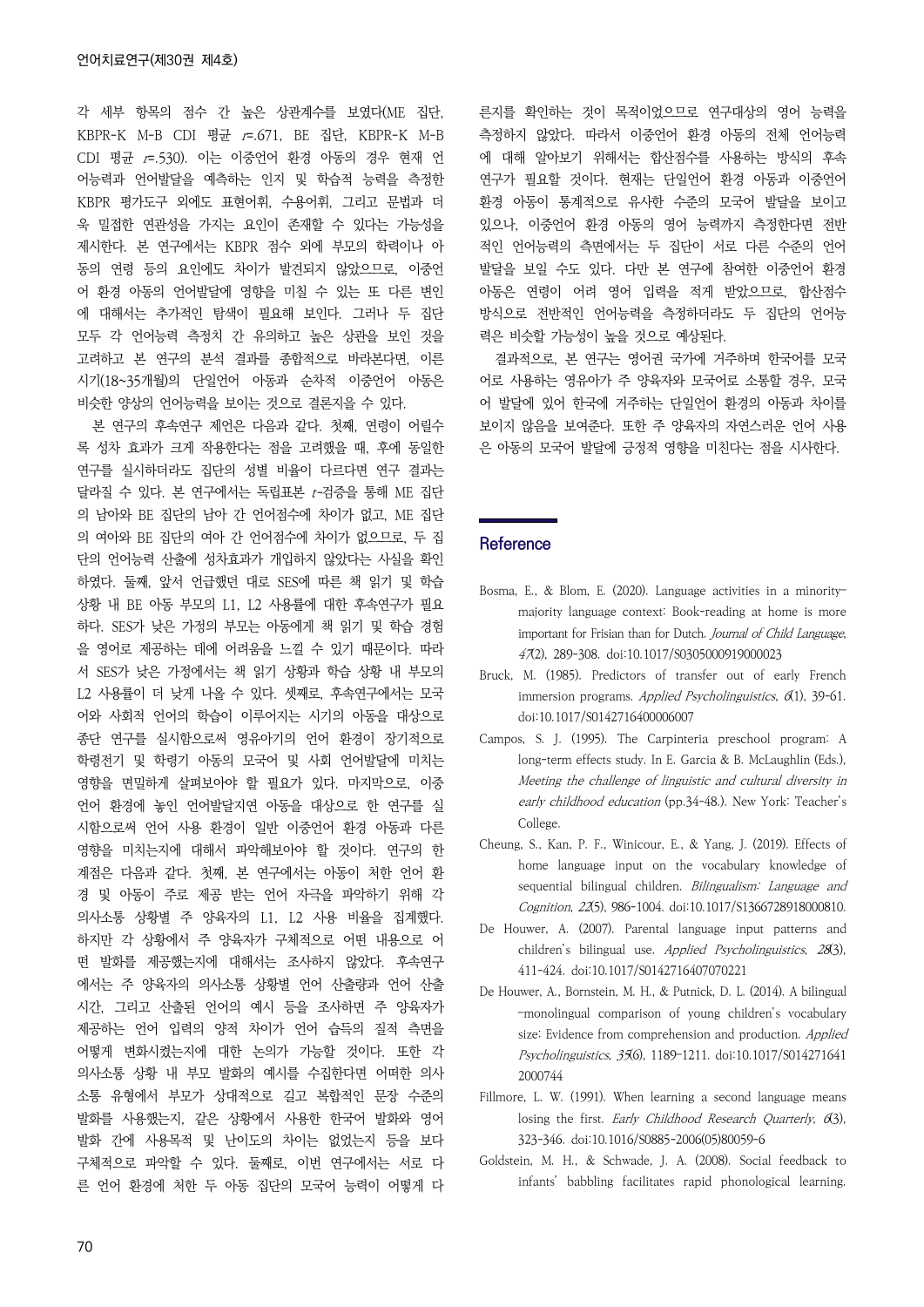Psychological Science, 19(5), 515-523. doi:10.1111/j.1467-9280.2008.02117.x

- Gutierrez-Clellen, V. F. (1999). Language choice in intervention with bilingual children. American Journal of Speech-Language Pathology, 8(4), 291-302. doi:10.1044/1058-0360.0804.291
- Han, J. Y., & Yim, D. (2018). Korean brief parent report measures of language development in children with vocabulary delay. Journal of Speech & Hearing Disorders, 27(2), 69-84. doi:10.15724/jslhd.2018.27.2.007
- Howard, E. R., Páez, M. M., August, D. L., Barr, C. D., Kenyon, D., & Malabonga, V. (2014). The importance of SES, home and school language and literacy practices, and oral vocabulary in bilingual children's English reading development. Bilingual Research Journal, 37(2), 120-141. doi:10.1080/1523 5882.2014.934485
- Hwang, S. (2018). A qualitative study of children bilingual use in multicultural families in Korea. Journal of Speech-Language & Hearing Disorders, 27(1), 99-113. doi:10.15724/jslhd.2018. 27.1.008.
- Kohnert, K., Ebert, K. D., & Pham, G. T. (2020). Language disorders in bilingual children and adults. San Diego: Plural Publishing.
- Kohnert, K., Windsor, J., & Yim, D. (2006). Do language-based processing tasks separate children with language impairment from typical bilinguals? Learning Disabilities Research & Practice, 21(1), 19-29. doi:10.1111/j.1540-5826.2006.00204.x
- Lee, Y., & Ha, S. (2021). Parental responses to infants' prelinguistic vocalization. Communication Sciences & Disorders, 26(1), 13-21. doi:10.12963/csd.21797
- Lyon, J. (1996). Becoming bilingual: Language acquisition in a bilingual community. Clevedon: Multilingual Matters.
- Nicely, P., Tamis-LeMonda, C. S., & Bornstein, M. H. (1999). Mothers' attuned responses to infant affect expressivity promote earlier achievement of language milestones. Infant Behavior and Development, 22(4), 557-568. doi:10.1016/s0 163-6383(00)00023-0
- Pae, S., & Kwak, K. J. (2011). Korean MacArthur-Bates Communicative Development Inventories (K M-B CDI). Seoul: Mindpress.
- Pearson, B. Z., Fernández, S. C., & Oller, D. K. (1993). Lexical

development in bilingual infants and toddlers: Comparison to monolingual norms. Language Learning, 43(1), 93–120. doi:10.1111/j.1467-1770.1993.tb00174.x

- Song, E., & Yim, D. (2020). A comparative study of clusterings according to bilingual abilities and the amount of mother language usage of second grade middle school students. Journal of Learner-Centered Curriculum and Instruction, 20(11), 591-612. doi:10.22251/jlcci.2020.20.11.591
- Tamis‐LeMonda, C. S., Bornstein, M. H., & Baumwell, L. (2001). Maternal responsiveness and children's achievement of language milestones. Child Development, 72(3), 748-767. doi:10.1111/1467-8624.00313
- Yim, D., Baek, S. J., Kim, S. Y., & Han, J. Y. (2020a). Exploring multicultural adolescents' language ability & social support patterns: According to the use of their mother-tongue language in multicultural families. Multicultural Education Studies, 13(3), 141-162. doi:10.14328/MES.2020.9.30.141
- Yim, D., Kim, J. A., Oh, S. J., Lee, E. J., Cho, S. J., & Park, W. J. (2021a). The effects of mother tongue usage in multicultural students on the factors of students and parents. Journal of Speech-Language & Hearing Disorders, 30(1), 135-147. doi:10.15724/jslhd.2021.30.1.135
- Yim, D., Kim, S. Y., Han, J. Y., Kang, D. E., & Lee, S. K. (2020b). Relationship between dual language skills and parents' L1 and L2 usage in bilingual children. Bilingual Research, 79, 217-247. doi:10.17296/korbil.2020..79.217
- Yim, D., Kim, S. Y., Kim, S. J., Kim, S. E., & Yang, Y. H. (2021b). A longitudinal analysis of the language ability based on their language-use in multicultural families: Verifying the mediating effect of bicultural acceptance attitude and ego-resilience. Communication Sciences & Disorders, 26(1), 54-68. doi:10.12963/csd.20769
- Yim, D., Kohnert, K., & Windsor, J. (2005). Sensitivity and specificity to LI for a non-linguistic processing task. Proceedings of the American Speech Language-Hearing Association (ASHA) Annual Convention.
- Zhao, T. C., & Kuhl, P. K. (2018). Linguistic effect on speech perception observed at the brainstem. Proceedings of the National Academy of Sciences USA, 115(35), 8716–8721. doi:10.1073/pnas.1800186115